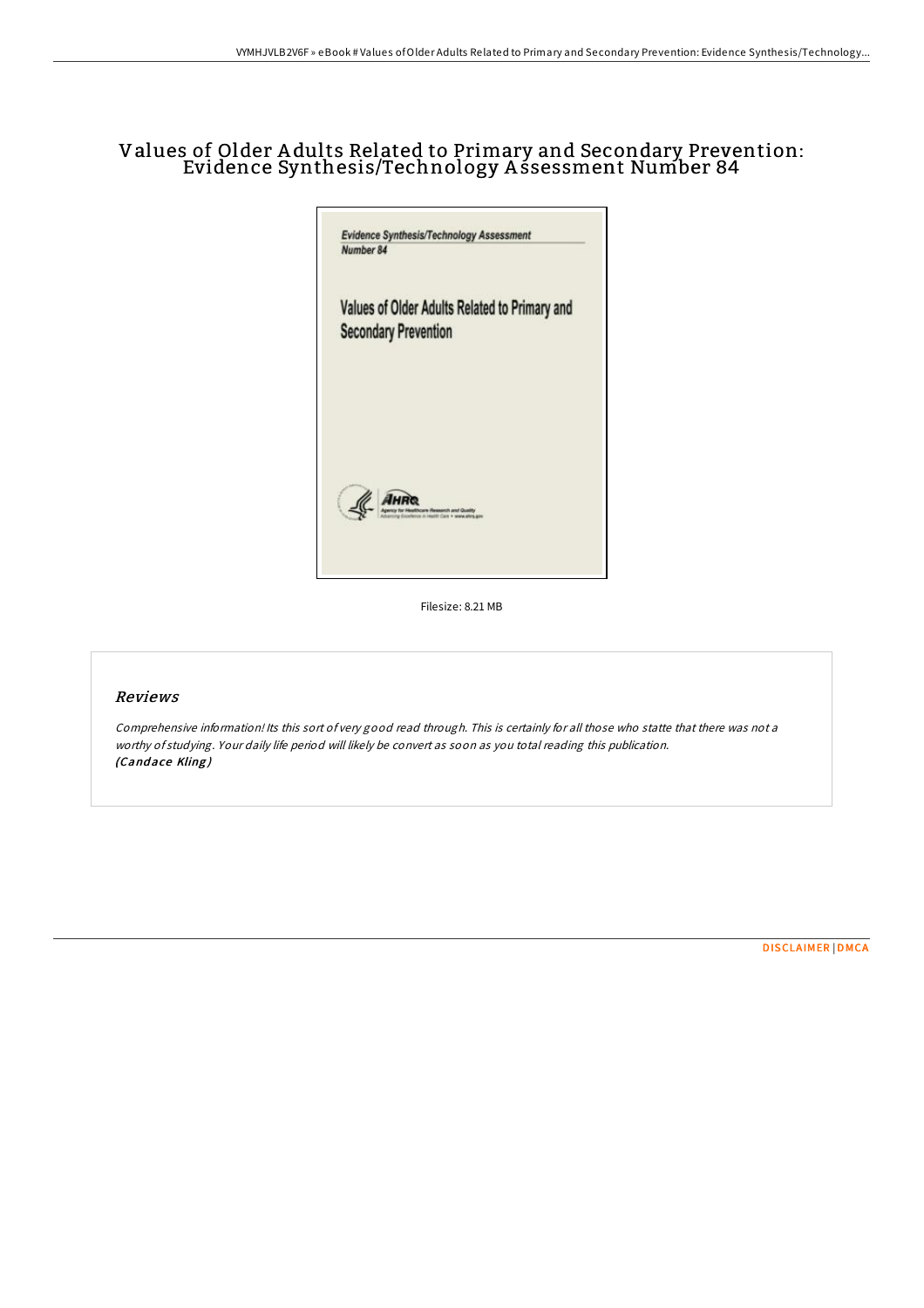## VALUES OF OLDER ADULTS RELATED TO PRIMARY AND SECONDARY PREVENTION: EVIDENCE SYNTHESIS/TECHNOLOGY ASSESSMENT NUMBER 84



Createspace, United States, 2013. Paperback. Book Condition: New. 279 x 216 mm. Language: English . Brand New Book \*\*\*\*\* Print on Demand \*\*\*\*\*.Prevention implies a future orientation. By engaging in preventive actions, individuals attempt to affect the likelihood of developing a health problem, delaying the development of a health problem, or reducing the severity of the health problem when it develops. An investment in preventive care today is expected to change a person s future health trajectory. At first glance, how expected trajectories impact how various preventive actions are viewed by older adults may seem relatively straightforward. Older persons have shorter life expectancies and hence may view the likelihood of benefit differently from younger people. The differences in perceived possible benefits between the age groups would logically lead to differences in how the age groups value preventive services. Organizations like the U.S. Preventive Services Task Force (USPSTF), charged with making recommendations about preventive services, would likely want to consider the values older people place on various preventive activities as part of the process of formulating recommendations. This project was requested by the USPSTF because clinical preventive services are increasing in importance as the U.S. population ages. However, there are challenges in evaluating the evidence for preventive services in older adults and in applying the evidence to developing recommendations specific to older adults; perceived benefits and harms may differ from the general population due to decreasing life expectancy, increasing comorbidities, and competing causes of death in older adults. A specific challenge is determining when the net balance of perceived benefits and harms turns negative; that is, when do the harms begin to outweigh the benefits? One important consideration is how patient values affect the determination of benefits and harms of clinical preventive services. Uncertainty is a critical issue facing patients and...

Read Values of Older Adults Related to [Primary](http://almighty24.tech/values-of-older-adults-related-to-primary-and-se.html) and Secondary Prevention: Evidence Synthesis/Technology Assessment Number 84 Online

Download PDF Values of Older Adults Related to [Primary](http://almighty24.tech/values-of-older-adults-related-to-primary-and-se.html) and Secondary Prevention: Evidence Synthesis/Technology Assessment Number 84